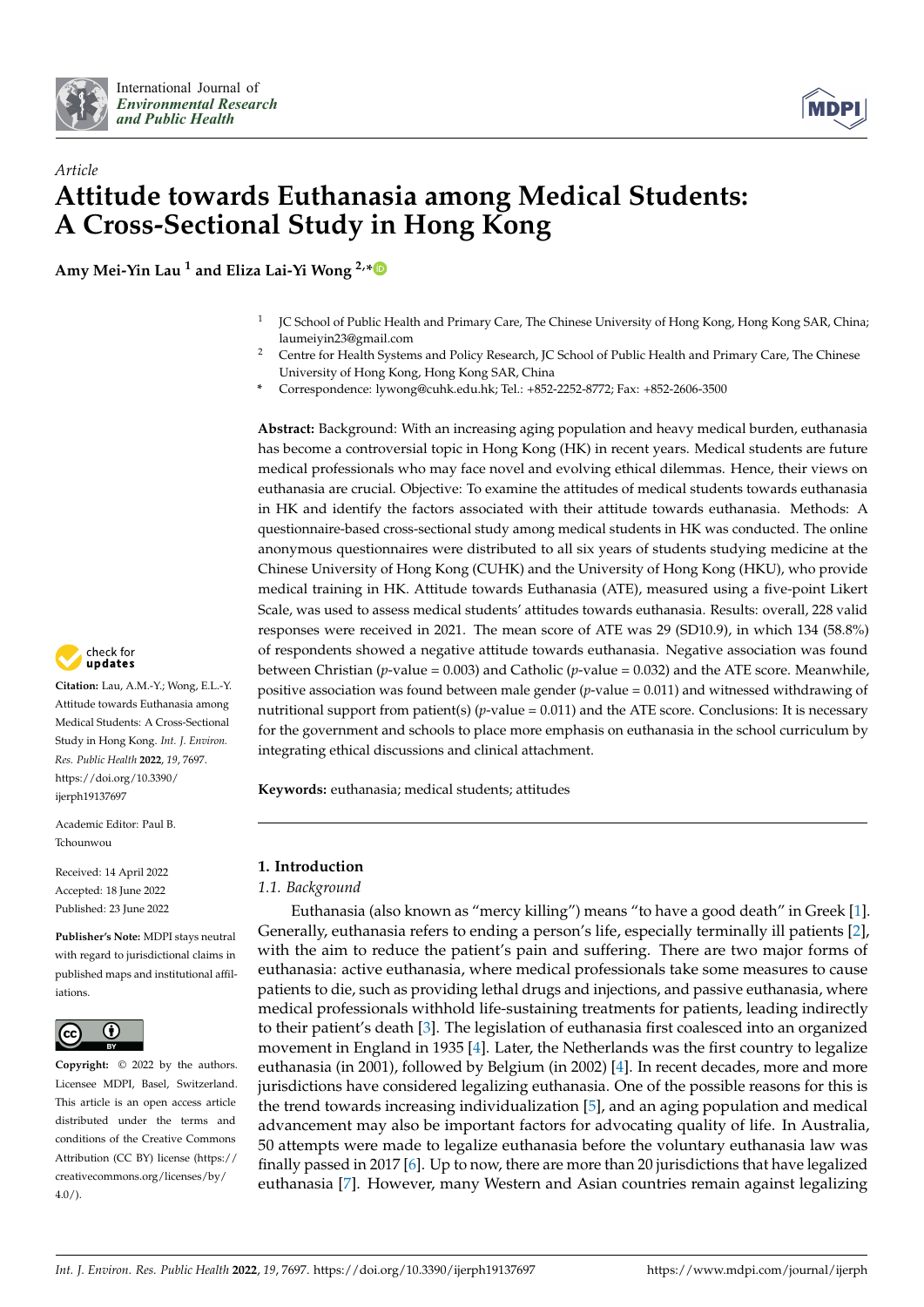euthanasia, including China, Denmark, and France [\[7\]](#page-9-6). The heated debate over euthanasia across the globe is worth our focus and consideration.

In Hong Kong, euthanasia has become a hot topic and public awareness on the issue has increased since the Tang Siu-pun (Ah-bun) case in the 2000s. Ah-bun mentioned that everyone has the right to control their lives and he demanded legislation to legalize euthanasia in 2004 after he was paralyzed in a gymnastics accident [\[8\]](#page-9-7). According to the Hospital Authority Guidelines on Life-Sustaining Treatment in the Terminally Ill, euthanasia is illegal and unethical [\[9\]](#page-9-8). However, it is legal to withdraw patients' lifesustaining treatment under a specific condition, such as when all treatments are useless. Thus, euthanasia is worthy of our consideration as how and when people die is an important issue for patients and healthcare systems. With the rising aging population, more and more people are likely to suffer from chronic diseases such as stroke, dementia, and cancer. Under these conditions, patients are likely to have a poor quality of life due to prolonged suffering, especially for terminally ill patients. For example, they may have difficulty in swallowing and experience nausea [\[2\]](#page-9-1). Prolonged physical disability may cause them to feel depressed. Euthanasia, argue its proponents, can hope to reduce patients' physical pain and persistent sufferings. In a study of 77 terminally ill patients in Hong Kong, 70% of them agreed with active euthanasia [\[10\]](#page-9-9). Apart from the importance for patients, euthanasia is also crucial in easing the heavy burden of the healthcare system. The cost of sustaining the life of terminally ill patients is huge and some doctors revealed that around 20–30% of expenses could be allocated to other healthcare provision if euthanasia is legalized [\[11\]](#page-9-10).

There are many concerns associated with the decision to legalize euthanasia. Firstly, social culture and values are important to consider [\[12\]](#page-9-11). Many papers highlight that people in African countries are less supportive of euthanasia than Europeans [\[13\]](#page-9-12). One of the possible reasons is that Africans prefer controlling their own lives instead of "giving up", and their beliefs and values of life affect their acceptance of euthanasia. More importantly, religion is another key factor regarding attitudes towards euthanasia. Countries with strong religious views based on Buddhism, Christianity, Islam, etc., most often strongly disapprove of euthanasia as they believe lives are god-sent and only God has the authority to decide when people are to die [\[14\]](#page-9-13). Some psychological factors (such as fear of dying) and education level (people with higher education tend to support euthanasia) possibly influence acceptance of euthanasia [\[15,](#page-9-14)[16\]](#page-9-15). In addition to patients and the general population, assessing views from healthcare workers and students (healthcare professional-to-be) is equally important in understanding attitudes and the scope of management options for patient in the future.

As mentioned, euthanasia is a controversial topic across the globe. Research papers exist in other countries—such as in Canada [\[17\]](#page-9-16), Sweden [\[18\]](#page-9-17), South Africa [\[19\]](#page-9-18), Mexico [\[20\]](#page-9-19), Sri Lanka [\[21\]](#page-9-20), etc.—on attitudes towards euthanasia among patients, physicians, doctors, nurses, and medical and nursing students. Some papers have studied the factors (such as religion, education level, psychological factors, etc.) affecting the acceptance of euthanasia. However, limited research papers have focused on the attitudes towards euthanasia among medical students with some associated factors, such as past clinical exposure and life experience. More importantly, among 20 research papers about euthanasia conducted in Hong Kong, there were no similar papers undertaken on the attitudes towards euthanasia among medical students. Instead, research only covered attitudes towards euthanasia among physicians [\[22\]](#page-9-21) and terminally ill patients [\[10\]](#page-9-9).

Medical students are future medical professionals, who will face many ethical dilemmas regarding requests for euthanasia by patients. Euthanasia may not be legal in Hong Kong, but how to respond to patients' requests is still important. Hence, ascertaining their attitudes and factors affecting their choices, remains crucial for doctors when they perform or consider euthanasia for patients in the future. Considering different cultures, values, school curricula, and religions, this study was concerned with narrowing the knowledge gap and providing important input for the curriculum design. In doing so, it can provide useful insight into the readiness (in terms of psychological factors and knowledge) of medi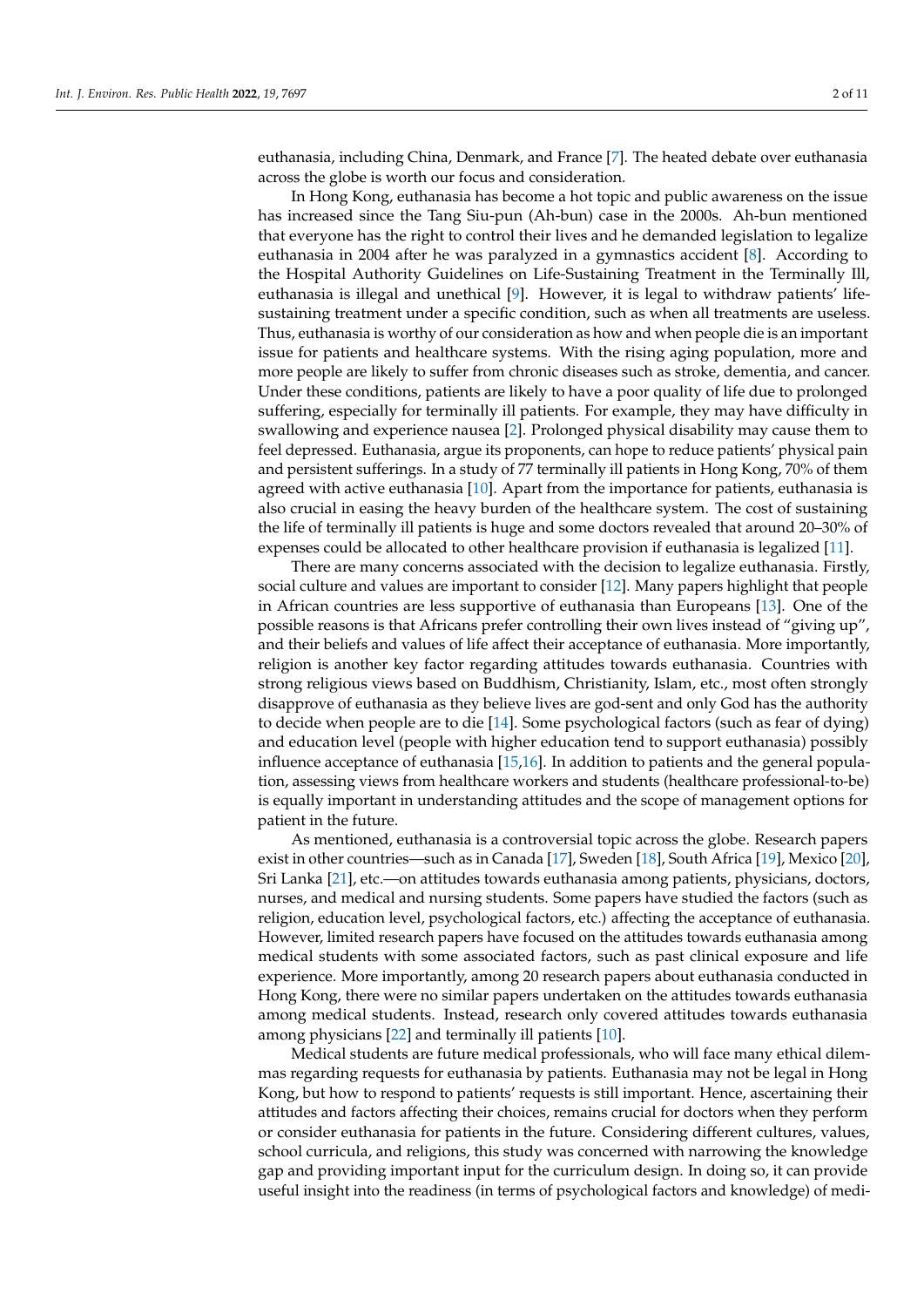cal students to consider and perform euthanasia when they become medical professionals in the future. With this in mind, exposure to euthanasia in the school curriculum and clinical setting can help medical students better inform government when they consider legalizing euthanasia. Thirdly, related training such as on moral education could prove useful to provide to medical students. Hence, medical students will then be well-prepared when they make decisions with their patients under different ethical parameters.

#### *1.2. Aim and Objectives*

This study aims to examine the attitudes of medical students towards euthanasia in Hong Kong and identify possible factors (religion, year of study, clinical exposure, gender, etc.) associated with their attitudes towards euthanasia.

## **2. Materials and Methods**

#### *2.1. Study Design*

A cross-sectional online anonymous survey using a structured questionnaire format was conducted among medical students studying in two universities in Hong Kong. The study was approved by the committee of CUHK Survey and Behavioral Research Ethics before distributing the questionnaire. Moreover, participants were informed of the topic and objective on the first page of the questionnaire. Participants were free to end their involvement with the study at any time, and all questionnaires were anonymous and the collected data were stored confidentially.

### *2.2. Study Population*

In Hong Kong, there are only two institutes—the University of Hong Kong (HKU) [\[23\]](#page-9-22), and the Chinese University of Hong Kong (CUHK) [\[24\]](#page-9-23)—that offer undergraduate medical programs. The CUHK offers the Medicine (MBChB) Program and the HKU offers a Bachelors of Medicine and Bachelors of Surgery (MBBS) Program. There were approximately 2780 medical students studying Year 1 to Year 6 in the CUHK and HKU in the 2019–2020 academic year [\[24\]](#page-9-23). We applied several inclusion and exclusion criteria for our research. Full-time undergraduate medical students from the CUHK (MBChB Program) and HKU (MBBS Program) were included in this study. In addition, all age, sex, and ethnic and racial groups were included, as these factors yielded a possible influence over their attitudes to euthanasia. Overseas exchange medical students were excluded as the education curriculum (about euthanasia) in Hong Kong was one of the study's focuses. Furthermore, students who failed to complete the questionnaire and click the consent box were excluded from this study.

It is important to note that the population size was 2780 [\[25\]](#page-9-24). Assuming a 5% type I error and 52% proportion of students supporting euthanasia in a similar study [\[26\]](#page-9-25), a sample size of 183 medical students is required to achieve 7% estimation precision (by accounting for the feasibility of data collection). By taking 20% missing data into account, the final sample size required for this study was rounded up to 229.

## *2.3. Data Collection*

Participants were informed of the study topic on the first page of the online questionnaire. All personal information provided was anonymous and they could end the questionnaire at any time they felt uncomfortable. Participants could begin the questionnaire after they had clicked the consent box on page 1 of the online questionnaire.

The online self-administrated questionnaire was anonymous and conducted in English only, with definitions of some difficult terms such as active and passive euthanasia. The questionnaire was informed by a literature review and consisted of five parts with a total of thirty-six questions (open-ended questions were not counted): (1) Knowledge of euthanasia [\[27\]](#page-9-26); (2) Attitude towards Euthanasia (ATE) scale by Wasserman, Clair, and Ritchey, 2005 [\[26\]](#page-9-25); (3) Students' exposure [\[26\]](#page-9-25); (4) Student's family background [\[26\]](#page-9-25); and (5) Demographics. Participants were invited to finish the questionnaire within 10–15 min. A total of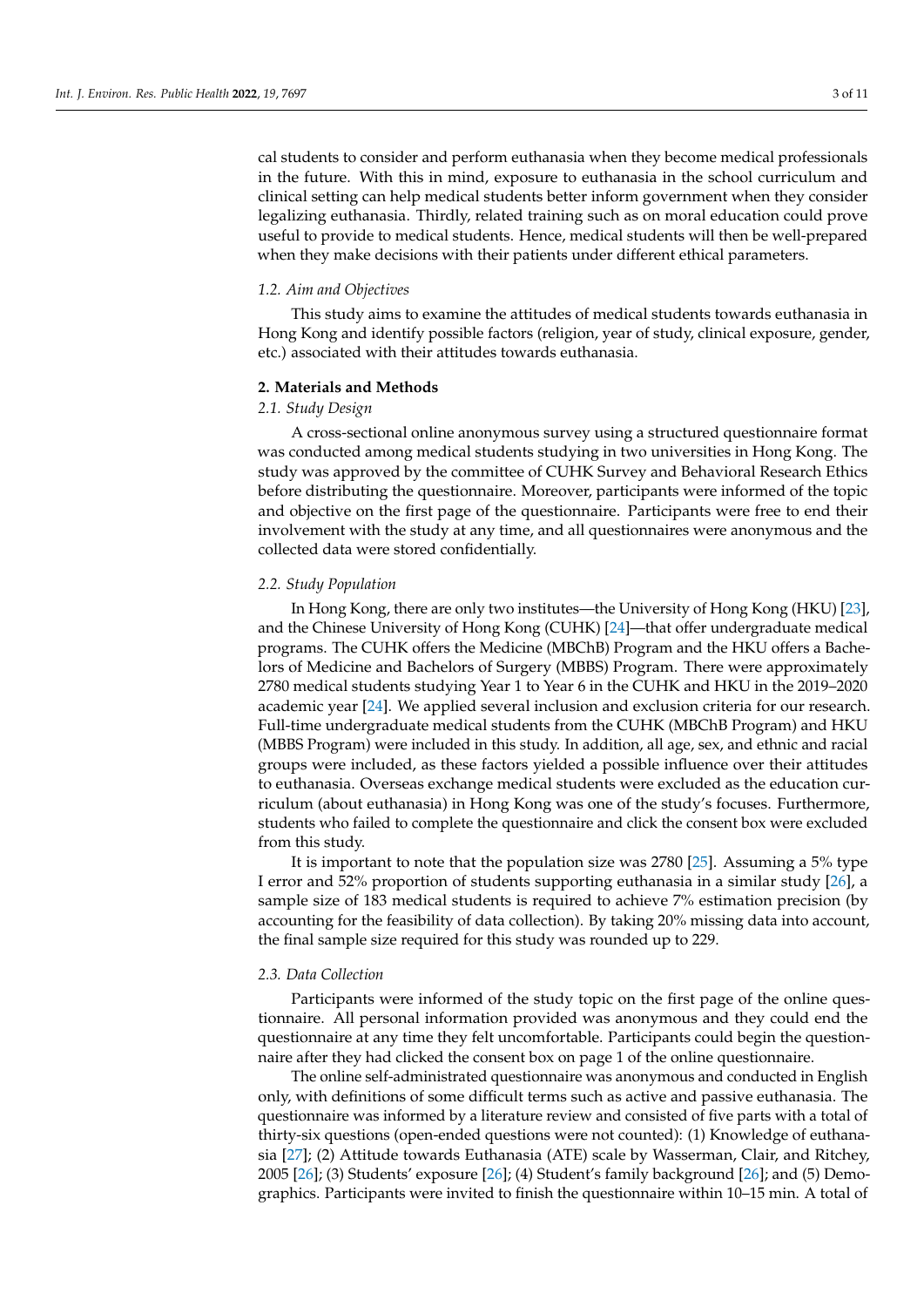15 eligible medical students from the CUHK and HKU were recruited to conduct the pilot test, which aimed at ensuring participants (regardless of their backgrounds) understood the questions provided. Amendments were thus made according to the participants' views. For a better understanding of this study, a basic study overview was included on the first page of the online questionnaire. In addition, two reverse coding questions were included in the Attitude towards Euthanasia (ATE) scale to minimize bias. Lastly, all incomplete questionnaires were excluded from this study to ensure the quality and validity of data.

#### *2.4. Questionnaire*

In part one, the knowledge section included 4 questions aiming to test participants' basic knowledge of euthanasia. The questions focused on whether students had heard of euthanasia and the different types of euthanasia. In addition, two True–False questions related to the current situation of euthanasia in Hong Kong were asked to reveal whether students would choose the right answer. In part two, 10 questions from the "Attitude towards Euthanasia (ATE) Scale" were used to examine students' attitudes towards euthanasia [\[28\]](#page-9-27). Evidence showed that the ATE scale was both reliable and valid, with Cronbach's alpha = 0.871 (Internal consistency) [\[26\]](#page-9-25). Many similar studies regarding attitudes towards euthanasia among medical students use the ATE scale as a reference [\[26\]](#page-9-25). The 10 questions were scored on a 5-point Likert scale (5 = strongly agree,  $4 =$  agree,  $3 =$  undecided, 2 = disagree, and 1 = strongly disagree). A higher score (4 or 5 marks) indicated a positive attitude towards euthanasia, while a lower score (1 or 2 marks) indicated a negative attitude. Reverse coding was used in Questions 6 and 9 of this scale. The marks from the 10 questions were summed up between 10 and 50 marks. The higher the total score, the more positive attitude held towards euthanasia, and vice-versa. In this study, 30 marks was used as the cut-off score [\[28\]](#page-9-27). Higher than or equal to 30 marks indicated a positive attitude towards euthanasia among medical students, while lower than 30 marks indicated a negative attitude.

Part three, on students' exposures, included 12 questions (open-ended questions were not counted). Questions were related to students' experience of witnessing the removal of life support treatment (both nutritional and mechanical) and some specific patients' cases. In part four, family background included 4 questions related to some basic family information, such as parents' occupation and education level. In the last part, demographics included 6 questions on ethnicity, gender, age, religion, education institute, and year of studies, etc.

All participants were recruited through convenience sampling via social media such as Facebook, Instagram, and WhatsApp. A Google form link to the questionnaire was included in the recruitment message. All Google form links were sent to the participants.

#### *2.5. Data Processing and Analysis*

Descriptive statistics were used to describe the questionnaire results. Statistics such as central tendency (mean), dispersion (standard deviations), and frequencies (with percentage) were shown. The descriptive statistics were applied on demographics (such as the year of studies, gender, and religion) and possible factors (such as students' exposures and knowledge) associated with euthanasia.

Regarding the primary outcome (attitude towards euthanasia among medical students), the proportion of positive and negative attitudes towards euthanasia among medical students was analyzed. As mentioned above, the 10 questions from the ATE scale were summed up to between 10 and 50 marks. Students with mean ATE scores higher than or equal to 30 marks indicated positive attitudes towards euthanasia. Meanwhile, students with a mean ATE score lower than 30 marks indicated a negative and more oppositional attitude towards euthanasia.

Regarding the secondary outcome (factors associated with the attitude towards euthanasia), univariate and multivariate analyses were performed. For the univariate analysis, the *t*-test (for two groups) or ANOVA (for more than two groups) was used to analyze the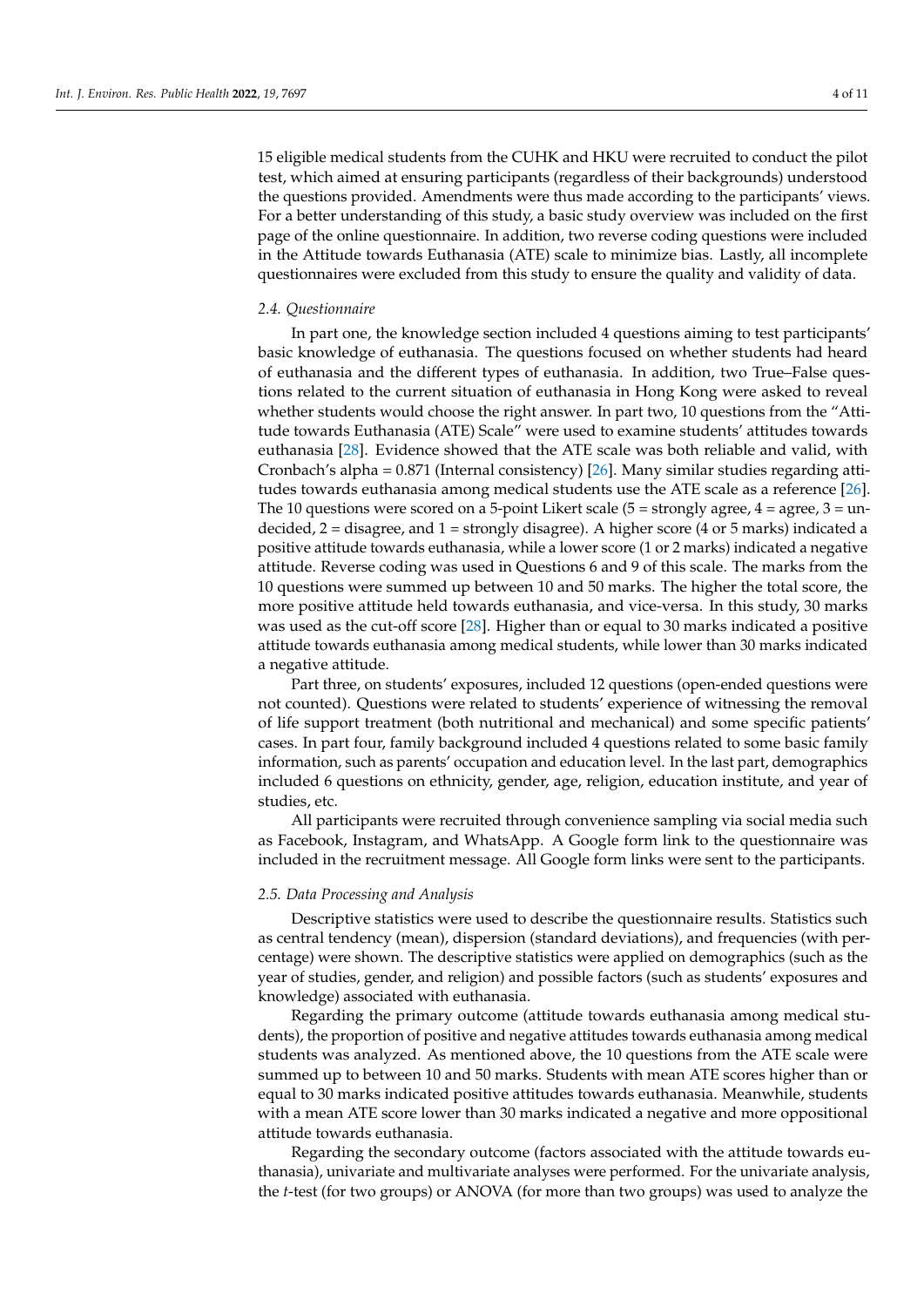associations between each factor (including demographics, knowledge, student exposures) and the ATE score. A  $p$ -value smaller than 0.05 indicated a significant association between the specific factor and the ATE score. Those factors with a *p*-value smaller than 0.2 were kept and then underwent multivariate analysis. For multivariate analysis, multiple linear regression was used to identify which factors were associated with the ATE score. *p*-values smaller than 0.05 were considered statistically significant.

In this study, Microsoft Excel was used to summarize the descriptive data and to clean data, while R (Version 4.0.3) for Windows was used for data analysis. The confidence interval used for this study was 95% and a *p*-value smaller than 0.05 indicated a significant association.

## **3. Results**

#### *3.1. Demographics*

A total of 236 participants completed the questionnaire between June and September 2021, which fulfilled the minimum sample size calculated above. However, 8 questionnaires containing missing data and thus 228 valid questionnaires were used for data analysis. The majority of participants were female (57%), from the CUHK (82%), studying pre-clinical year (Year 1–3) (73.2%), and Chinese (98.3%). Most of the participants were Atheist, 113 (49.6%), followed by Christian 66 (28.9%), and Catholic 18 (7.9%). A minority of participants, 31 (13.6%), practiced other religions (including Buddhist, Hindu, Muslim, etc.). Age was quite even in both age groups (Table [1\)](#page-4-0).

<span id="page-4-0"></span>**Table 1.** Demographics of undergraduate medical students (*n* = 228).

| Demographics Characteristics | $n\left(\%\right)$ | Attitude towards Euthanasia<br>Mean Score (SD) | $p$ -Value & |
|------------------------------|--------------------|------------------------------------------------|--------------|
| Age                          |                    |                                                | 0.884        |
| $17 - 19$                    | 111 (48.7)         | 28.5(8.6)                                      |              |
| $20 - 25$                    | 117(51.3)          | 28.3(8.1)                                      |              |
| Gender                       |                    |                                                | $0.002*$     |
| Male                         | 98 (43.0)          | 30.4(9.1)                                      |              |
| Female                       | 130(57.0)          | 26.9(7.4)                                      |              |
| Institute                    |                    |                                                | $0.015*$     |
| CUHK <sup>^</sup>            | 187 (82.0)         | 27.8(7.8)                                      |              |
| HKU <sup>^</sup>             | 41(18.0)           | 31.3(10.1)                                     |              |
| Academic Year                |                    |                                                | 0.202        |
| Basic Year (Year 1–3)        | 167(73.2)          | 28.0(8.3)                                      |              |
| Advanced Year (Year 4–6)     | 61(26.8)           | 29.6(8.4)                                      |              |
| Ethnicity                    |                    |                                                | 0.496        |
| Chinese                      | 224 (98.3)         | 28.4 (8.4)                                     |              |
| Non-Chinese                  | 4(1.8)             | 4(5.5)                                         |              |
| Religion                     |                    |                                                | $0.028*$     |
| Atheist                      | 113 (49.6)         | 30.0(8.9)                                      |              |
| Christianity                 | 84 (36.8)          | 26.4(7.0)                                      |              |
| Other                        | 31 (13.6)          | 28.1 (8.6)                                     |              |
| All respondents              | 228 (100.0)        | 28.9 (10.9)                                    | N/A          |

<sup>ˆ</sup> CUHK—The Chinese University of Hong Kong; HKU—The University of Hong Kong. & Either *t*-test or ANOVA was performed. \* *p*-value was significant at <0.05.

The mean ATE score was significantly higher in male ( $p = 0.02$ ), HKU ( $p = 0.015$ ), and atheist  $(p = 0.028)$  than their counterparts. No significance was observed for age group, study year, or ethnicity.

#### *3.2. Attitude towards Euthanasia*

Among the 228 participants, the mean score of Attitude towards Euthanasia (ATE) was 28.9 (SD10.9) (Table [1\)](#page-4-0). A total of 134 respondents (58.8%) gave lower than 30 marks, which indicated negative attitudes and opposition towards euthanasia, whereas 94 (41.2%)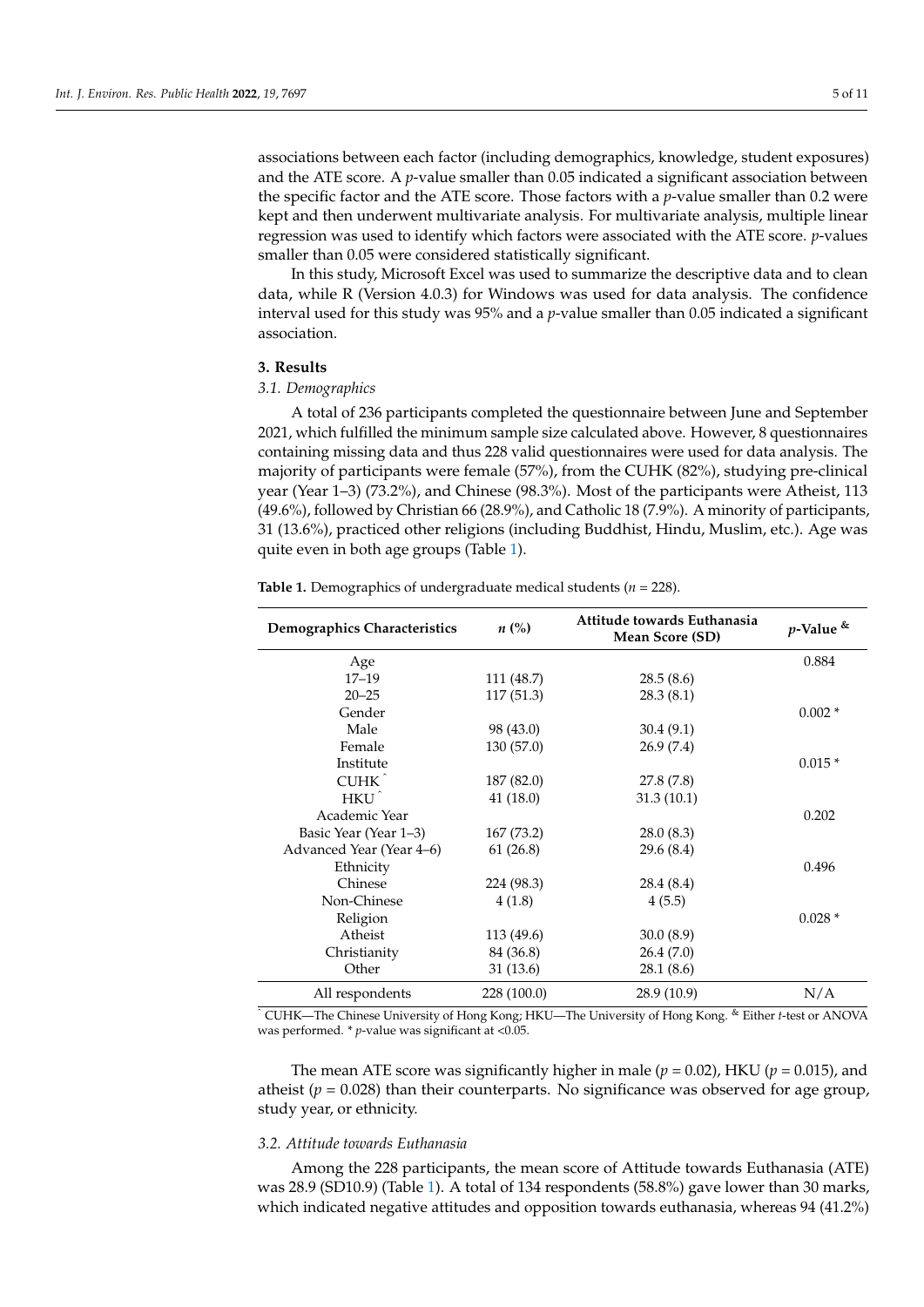of the total participants gave higher than or equal to 30 marks, indicating a positive attitude towards euthanasia.

#### *3.3. Knowledge, Exposure, and Readiness Related to Euthanasia*

Around 46.1% of participants possessed good knowledge of euthanasia, demonstrated by answering all four items correctly (Table [2\)](#page-5-0). However, there was no significant association between knowledge and attitude towards euthanasia (*p* = 0.134). Clinical exposure in terms of "witnessed withdrawing of nutritional support from patients" was found significantly correlated with a positive attitude towards euthanasia ( $p = 0.018$ ). However, no significance was found in lecture-based exposure to euthanasia and readiness to assist decision making on euthanasia (*p* > 0.05).

<span id="page-5-0"></span>

|  | <b>Table 2.</b> Univariate Analysis of KAP ( $n = 228$ ). |  |  |  |
|--|-----------------------------------------------------------|--|--|--|
|--|-----------------------------------------------------------|--|--|--|

| <b>Factors Affected Attitude</b>                                 | $n\left(\%\right)$ | Attitude towards Euthanasia<br>Mean Score (SD) | <i>p</i> -Value |
|------------------------------------------------------------------|--------------------|------------------------------------------------|-----------------|
| Knowledge of Euthanasia                                          |                    |                                                | 0.134           |
| Good (Passed all four knowledge questions)                       | 105(46.1)          | 27.5(8.0)                                      |                 |
| Poor                                                             | 123 (53.9)         | 29.2(8.6)                                      |                 |
| Academic Exposure on Euthanasia                                  |                    |                                                | 0.053           |
| Sufficient university curriculum on euthanasia                   |                    |                                                |                 |
| Yes                                                              | 118(51.8)          | 27.4 (7.6)                                     |                 |
| No                                                               | 110(48.2)          | 29.5(9.0)                                      |                 |
| Personal Exposure of Euthanasia                                  |                    |                                                |                 |
| (1) Family member(s) with life support treatment                 |                    |                                                | 0.754           |
| Yes                                                              | 86 (37.7)          | 28.2(8.8)                                      |                 |
| No                                                               | 142 (62.3)         | 28.6(8.1)                                      |                 |
| (2) Accompanied a dying person to the end                        |                    |                                                | 0.653           |
| Yes                                                              | 66 (28.9)          | 28.0(9.0)                                      |                 |
| No                                                               | 162 (71.7)         | 28.6(8.1)                                      |                 |
| (3) Witnessed withdrawing of mechanical support from patient(s)  |                    |                                                | 0.576           |
| Yes                                                              | 28 (12.3)          | 29.2(9.9)                                      |                 |
| No                                                               | 200 (87.7)         | 28.3(8.1)                                      |                 |
| (4) Witnessed withdrawing of nutritional support from patient(s) |                    |                                                | $0.018*$        |
| Yes                                                              | 21(9.2)            | 32.5(10.0)                                     |                 |
| No                                                               | 207 (90.8)         | 28.0(8.1)                                      |                 |
| Readiness to assist decision making on Euthanasia                |                    |                                                |                 |
| (1) In terms of knowledge                                        |                    |                                                | 0.246           |
| Yes                                                              | 89 (39.0)          | 27.6(7.2)                                      |                 |
| No                                                               | 139.0 (61.0)       | 28.9(9.0)                                      |                 |
| (2) In terms of psychological conditions                         |                    |                                                | 0.499           |
| Yes                                                              | 118.0 (51.8)       | 28.1(7.5)                                      |                 |
| No                                                               | 110.0 (48.2)       | 28.8(9.2)                                      |                 |

\* *p*-value < 0.05 (significant).

*3.4. Factors Associated with Attitudes towards Euthanasia*

As mentioned in the methodology, factors with *p*-value smaller than 0.2 in the univariate analysis were kept and underwent multivariate analysis (Table [3\)](#page-6-0). Male gender (*p*-value = 0.011), Christianity (*p*-value = 0.001), and having witnessed withdrawing of nutritional support from patient(s)  $(p$ -value = 0.011) were significant. Males had a mean ATE score 2.7 marks higher than female (adjusted coefficient 2.7; 95% CI 0.5 to 4.8; *p*-value = 0.017). Christianity had a mean ATE score 3.8 marks lower than Atheist (adjusted coefficient −3.7; 95% CI −6.2 to −1.2; *p*-value = 0.003). Students who had other religions had a mean ATE score 1.4 marks lower than Atheist; however, this was not statistically significant. Students who witnessed the withdrawal of nutritional support from patient(s)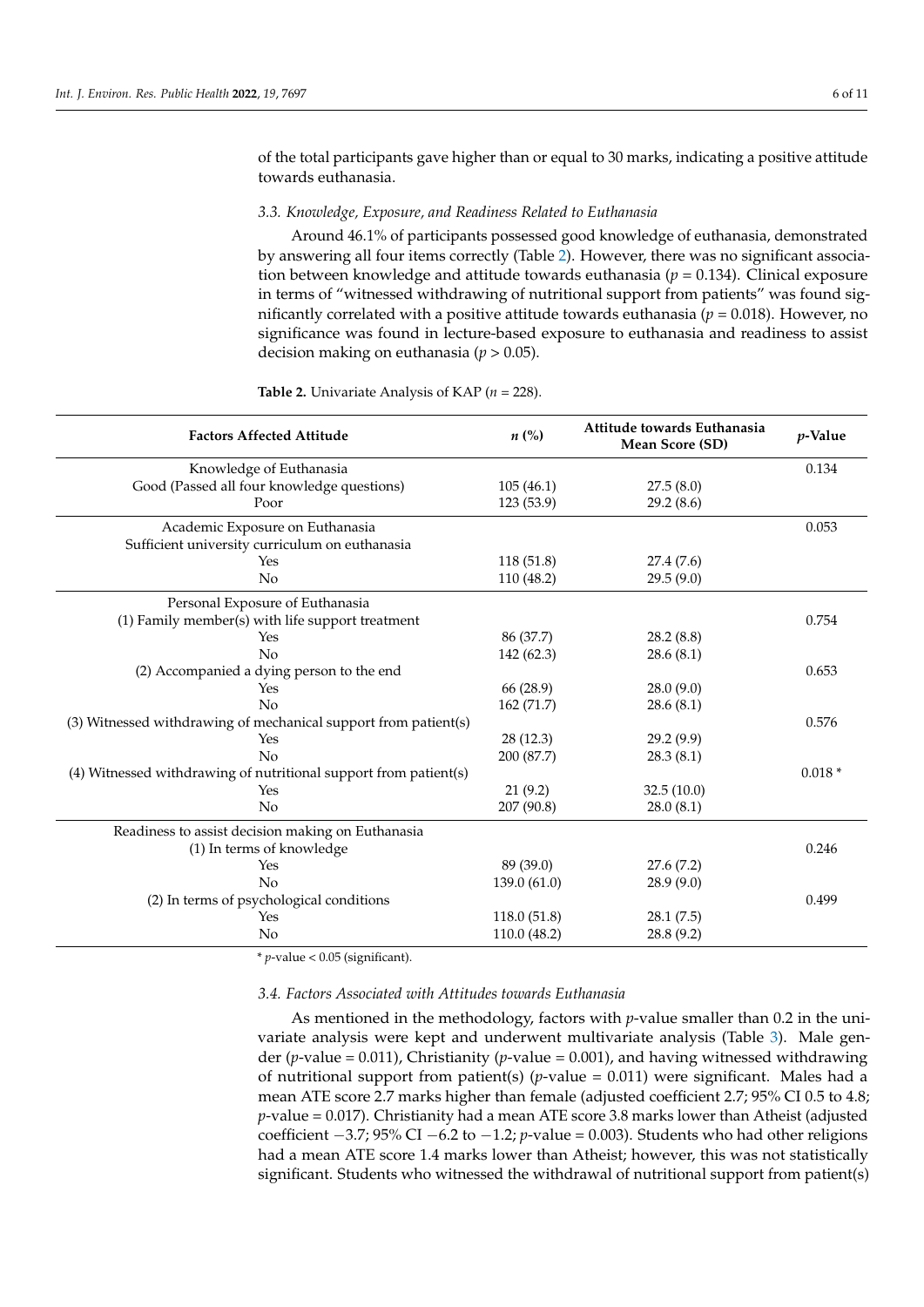had a mean ATE score 4.6 marks higher than those who did not (adjusted coefficient 4.6; 95% CI 0.8 to 8.4; *p*-value = 0.017).

<span id="page-6-0"></span>**Table 3.** Multiple Linear Regression of different factors associated with the ATE score (demographics adjusted)  $(n = 228)$ .

| Covariate                                                        | Coefficient (95% CI)   | $p$ -Value |
|------------------------------------------------------------------|------------------------|------------|
| Constant                                                         | 31.2(28.1, 34.4)       | < 0.001    |
| Knowledge of Euthanasia                                          |                        | 0.228      |
| Poor                                                             | Ref                    |            |
| Good                                                             | $-1.3(-3.4, 0.8)$      |            |
| Personal Exposure of Euthanasia                                  |                        | $0.015*$   |
| Not witnessed withdrawing of nutritional support from patient(s) | Ref                    |            |
| Witnessed withdrawing of nutritional support from patient(s)     | 4.6(0.9, 8.4)          |            |
| Academic Exposure of Euthanasia                                  |                        | 0.149      |
| Insufficient university curriculum on euthanasia                 | Ref                    |            |
| Sufficient university curriculum on euthanasia                   | $-1.6$ ( $-3.8$ , 0.6) |            |
| Demographics                                                     |                        |            |
| Gender                                                           |                        | $0.015*$   |
| Female                                                           | Ref                    |            |
| Male                                                             | 2.7(0.5, 4.8)          |            |
| Institute                                                        |                        | 0.254      |
| HKU <sup>^</sup>                                                 | Ref                    |            |
| CUHK <sup>^</sup>                                                | $-1.7(-4.5, 1.2)$      |            |
| Religion                                                         |                        |            |
| Atheist                                                          | Ref                    |            |
| Christianity                                                     | $-3.8(-6.1, -1.5)$     | $0.001*$   |
| Other                                                            | $-1.4(-4.6, 1.8)$      | 0.403      |

<sup>ˆ</sup> HKU—The University of Hong Kong; CUHK—The Chinese University of Hong Kong. \* *p*-value < 0.05 (significant). Remarks: all are dummy variables.

## **4. Discussion**

From the results, about 58% of medical students did not support euthanasia in this study. This is a similar observation to other jurisdictions with negative attitudes towards euthanasia, shown at 52% in Poland (Positive attitude: 12%; Not sure: 37%) [\[29\]](#page-10-0), 52% in Switzerland (Positive attitude: 34%; Not sure: 13%) [\[18\]](#page-9-17), 57% in Germany (Positive attitude: 19.2%; Not sure: 21.8%) [\[30\]](#page-10-1), 61% of medical students in Malaysia (Positive attitude: 39%) [\[26\]](#page-9-25), and 76% in Norway (Positive attitude: 24%) [\[31\]](#page-10-2). Although a few countries such as India (Negative attitude: 40%; Positive attitude: 60%) [\[32\]](#page-10-3) showed opposite results to this study, most of the medical students in other countries showed as negative attitudes towards euthanasia as shown by medical students in Hong Kong. By viewing different research papers conducted around the world, it is clear that many medical students showed a negative attitude towards euthanasia. This raises the question of whether legalizing euthanasia is a good move. Many factors (such as religion and clinical exposures) were related to the attitudes towards euthanasia among medical students.

In this study, several factors were significantly associated with the mean ATE score. Firstly, Christian (*p*-value = 0.003) and Catholic (*p*-value = 0.032) showed negative association with the mean ATE score. Christians, including Christians and Catholics, exhibited relatively negative attitudes towards euthanasia compared to non-Christians. Many previous studies showed the same result, such as in Karachi [\[27\]](#page-9-26) and Poland [\[29\]](#page-10-0). The negative association between religion and attitude towards euthanasia could be explained by the cultural factors and ethical views promoted by different religions [\[27\]](#page-9-26). The literature review highlighted that people with religious beliefs preached that life is god-sent, that is, life considered as a gift [\[27\]](#page-9-26). Only God has our life in his hands. Hence, some religions such as Catholicism and Christianity treat euthanasia as murder. More specifically, a study in Poland [\[29\]](#page-10-0) revealed that 85% of the medical students were Catholics and most of them exhibited negative attitudes towards euthanasia. According to the research, their decisions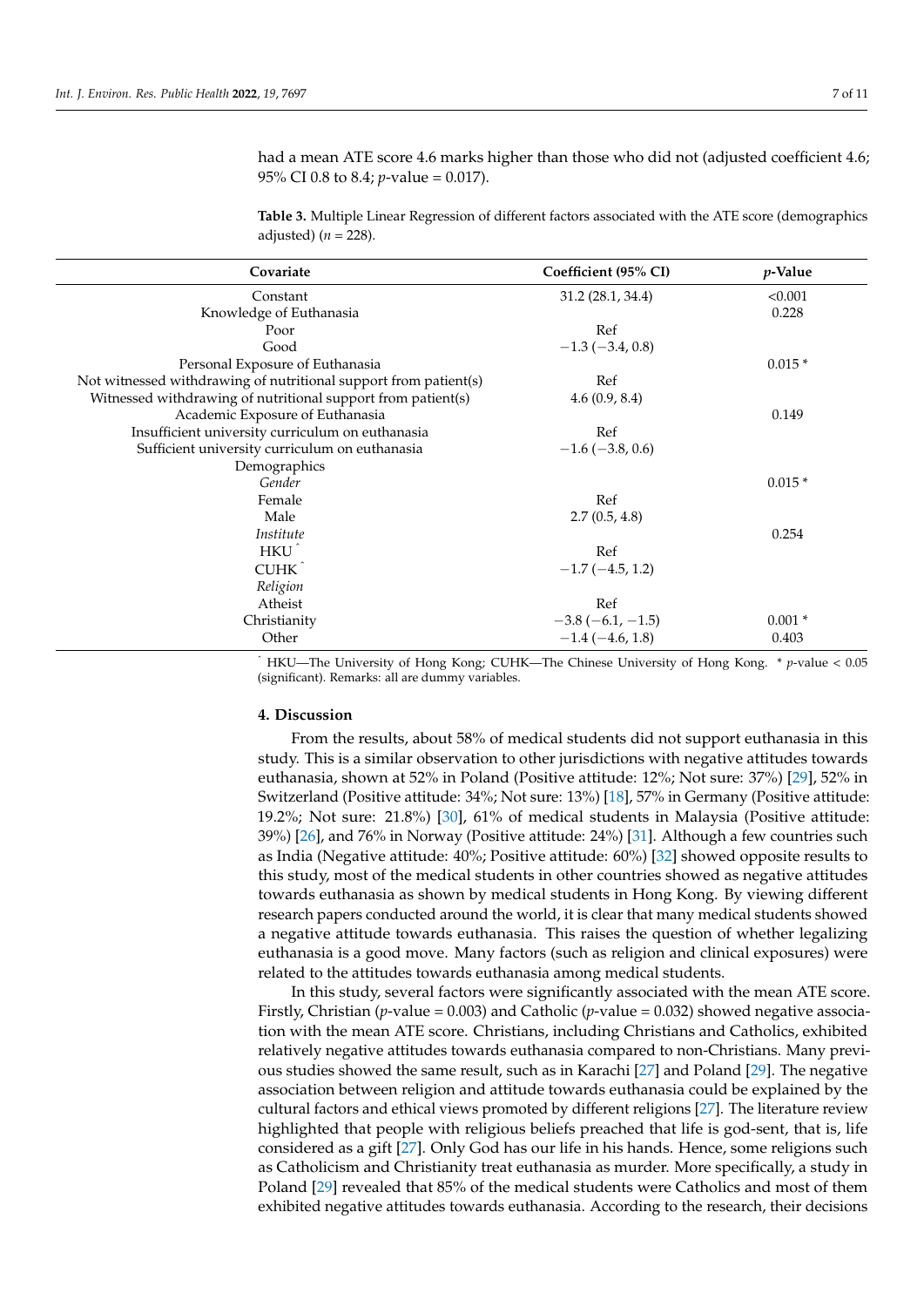were affected by the Catholic Church and statements made by Jesus Christ [\[29\]](#page-10-0). Belgium, as an example of a non-Christian country, legalized euthanasia. They are more open to discussing death and respecting choices about death, and they believe that they have the rights to control their own life and death, not only for adult, but also children [\[33\]](#page-10-4). These findings supported the negative attitudes towards euthanasia among Christians and Catholics compared to non-Christians and non-Catholics. The religious background of medical students in Hong Kong can be a possible reason mediating their acceptance or rejection of euthanasia. Thus, religion is one of the crucial factors to be considered when deciding on whether to legalize euthanasia in Hong Kong.

Second, male gender  $(p$ -value = 0.011) showed a positive association with the mean ATE score, thus demonstrating a relatively positive attitude towards euthanasia compared to females. Several studies have revealed the same result [\[29,](#page-10-0)[34\]](#page-10-5). There are few papers that explain this gender difference among medical students, however, a study explained the gender difference among physicians and found that female physicians were more vulnerable when facing a dying or incurably ill patient than male physicians [\[35\]](#page-10-6). Females showed a more emotional response and found it harder to make decisions when considering ending a patient's life. This finding could help to explain why female medical students showed relatively less support for euthanasia than males. It is worth considering whether some emotion management courses could be provided to female medical students in the school curriculum, which may affect their views towards euthanasia.

Besides that, witnessed withdrawing of nutritional support from patient(s) (*p*-value = 0.011) was also positively associated with the mean ATE score. Thus, medical students that witnessed withdrawing of nutritional support from patient(s) showed relatively positive attitudes towards euthanasia compared to those who did not. A study conducted in Karachi showed that medical students with more clinical exposures (such as having witnessed withdrawing of medical support) also demonstrated the same trend [\[27\]](#page-9-26). Since some incurable diseases were associated with patients' sufferings on a physical, emotional, and psychological level [\[27\]](#page-9-26), euthanasia could be a relief to some patients. Hence, when medical students had witnessed withdrawing of nutritional support from patients, they were more likely to support euthanasia than those who had not. These finding show that clinical exposure is a crucial factor influencing medical students' acceptance of euthanasia or not.

Although the university curriculum teaching on euthanasia proved insignificant  $(p$ -value  $= 0.064$ ) in this study, it is worthy of further discussion. In the open-ended questions, many medical students reflected that the school curriculum had little coverage of euthanasia, with little or no opportunity to discuss and reflect on this topic. Many medical students hope to have more lectures covering euthanasia, so they can make a decision with relevant knowledge and also have more understanding from the perspective of patients and their family caregivers.

#### *Strengths and Limitations, and Further Investigation*

This research constituted the first study to provide insights on attitudes towards euthanasia among medical students in Hong Kong. Indeed, there are difficulties in conducting similar studies in Hong Kong due to the cultural taboo for locals to discuss death. Hong Kong people tend to have strong traditional cultural beliefs about death because they believe taking about death can bring bad luck [\[33](#page-10-4)[,36\]](#page-10-7). Some of them even have anxiety when they come across death preparation, which involves psychological preparedness, balance between preference and feasibility, family responsibility, and financial burden [\[37](#page-10-8)[,38\]](#page-10-9). It is challenging to design the depth and breadth of the after-death issues in the medical curriculum, but it is important to have further study or research work on the topic of life and death. Due to the consideration of length of questionnaire, not all of the factors related to euthanasia were included in this study, however, most of the significant factors, such as religion, knowledge, student exposures, etc., suggested by similar studies, were included.

However, this study does have some limitations. Firstly, it used the Attitude towards Euthanasia (ATE) scale and had only 10 questions for this scale, which could not capture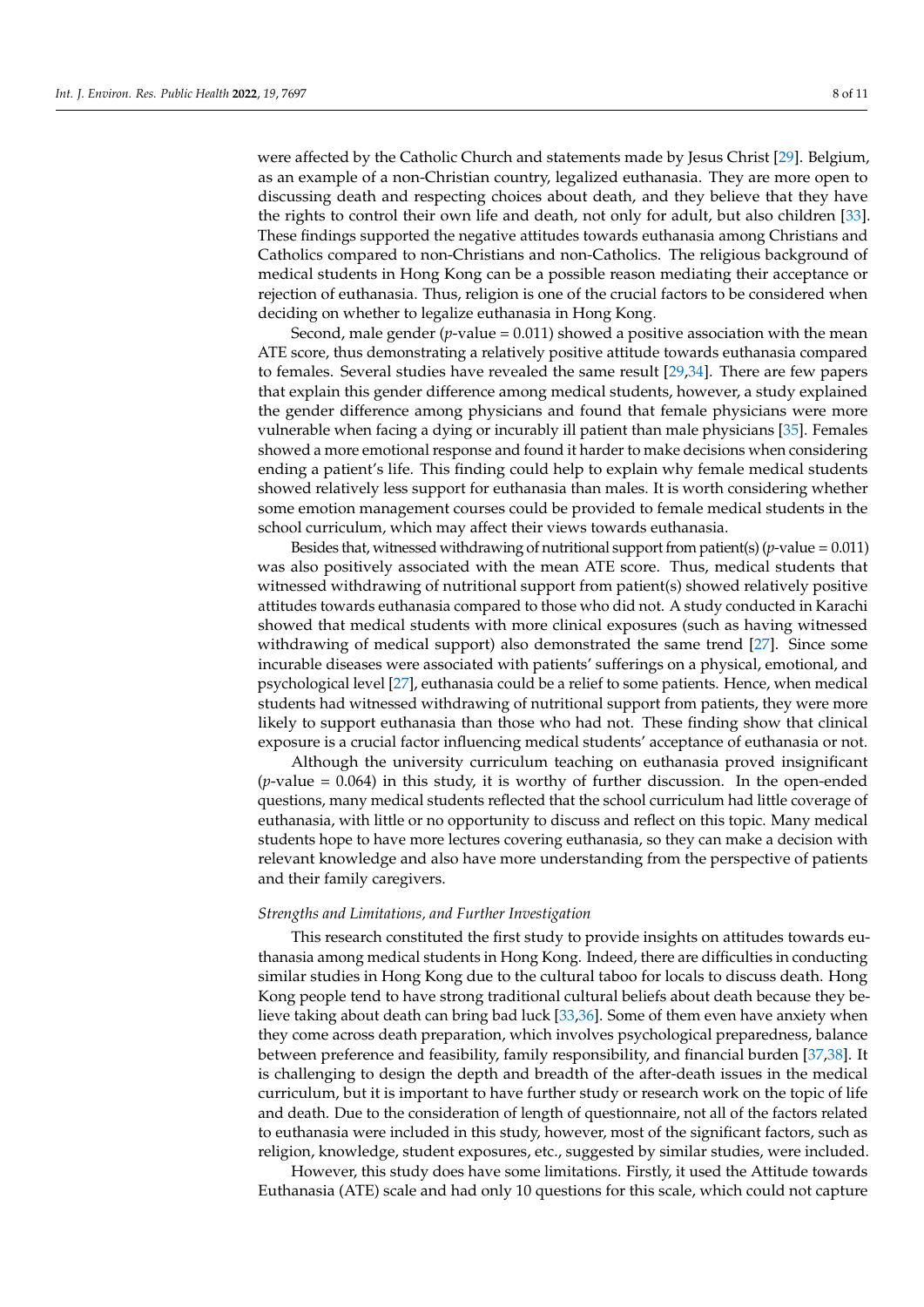all possible ways that the participants might support or not support euthanasia [\[26\]](#page-9-25). For example, family factors were excluded from the scale. Some case-study scenarios with different possible variations (such as family and patients' health conditions) can be provided in future studies [\[39\]](#page-10-10). Complementary scales can be used to assess attitudes towards euthanasia. Furthermore, the views of ordinary citizens on euthanasia were not included in the survey, and are important to investigate in case there is any weight-bias between a doctor's own view and patient's preference. Moreover, since the total sample is 228, it possibly limited statistical power to categorize the ATE outcome into three groups (positive, uncertain, did not support) and test their association with factors from demographics, knowledge, curriculum, clinical exposure, and readiness.

Additionally, we cannot find causal relationships in this cross-sectional study. Further studies including longitudinal studies could be used to discern this. Indeed, there are some pre-existing longitudinal papers related to euthanasia, such as "A longitudinal study of attitudes toward physician-assisted suicide and euthanasia among patients with noncurable malignancy" [\[40\]](#page-10-11). Meanwhile, similar qualitative research can be performed among medical students in the future to study their change in attitudes. Hence, readers can have a better understanding of the psychological factors (such as empathy level) related to the attitude towards euthanasia from the stage of professional-to-be to professional-in-practice.

Lastly, this study only showed whether medical students had positive or negative attitudes towards euthanasia; however, the degree of acceptance towards euthanasia could not be fully reflected. Meanwhile, different types of euthanasia (voluntary active, voluntary passive, involuntary active, involuntary passive) were considered as a whole in this study. However, participants might have different views towards different types of euthanasia. For further studies, we suggest disaggregating different types of euthanasia and studying the degree of acceptance towards euthanasia.

#### **5. Conclusions**

In conclusion, more than half of Hong Kong medical students did not support euthanasia. Besides gender and religious belief, clinical exposure was found significantly associated with attitudes towards euthanasia. The level of awareness of euthanasia has increased in recent years. Medical students are future medical professionals who will face many ethical dilemmas, particularly in palliative care, hospice care, and issues of euthanasia. It is crucial to equip them with knowledge and clinical experiences to consider euthanasia from an informed position. Therefore, we suggest strengthening of the curriculum and training in order for medical students to have an informed ethical position on this topic. We suggest further studies about euthanasia and quality of death, medical students can then better understand and empathize in future co-decision making with the patients and their families on the medical, legal, and ethical aspects of euthanasia.

**Author Contributions:** Conceptualization, A.M.-Y.L. and E.L.-Y.W.; methodology, A.M.-Y.L. and E.L.-Y.W.; formal analysis, A.M.-Y.L.; writing—original draft preparation, A.M.-Y.L.; writing—review and editing, E.L.-Y.W.; visualization, A.M.-Y.L. and E.L.-Y.W.; supervision, E.L.-Y.W.; project administration, A.M.-Y.L. All authors have read and agreed to the published version of the manuscript.

**Funding:** This research received no external funding.

**Institutional Review Board Statement:** The study was conducted in accordance with the Declaration of Helsinki, and approved by the Survey and Behavioral Research Ethics Committee of the Chinese University of Hong Kong (protocol code: SBRE-19-643; date of approval: 14 May 2020).

**Informed Consent Statement:** Informed consent was obtained from all subjects involved in the study.

**Data Availability Statement:** The datasets are available from the corresponding author on reasonable request. The data are not publicly available due to their containing information that could compromise the privacy of research participants.

**Acknowledgments:** The author Mei-Yin Lau would like to express great gratitude to Eliza LY Wong and Marc KC Chong for guidance throughout the whole study. The authors would also like to express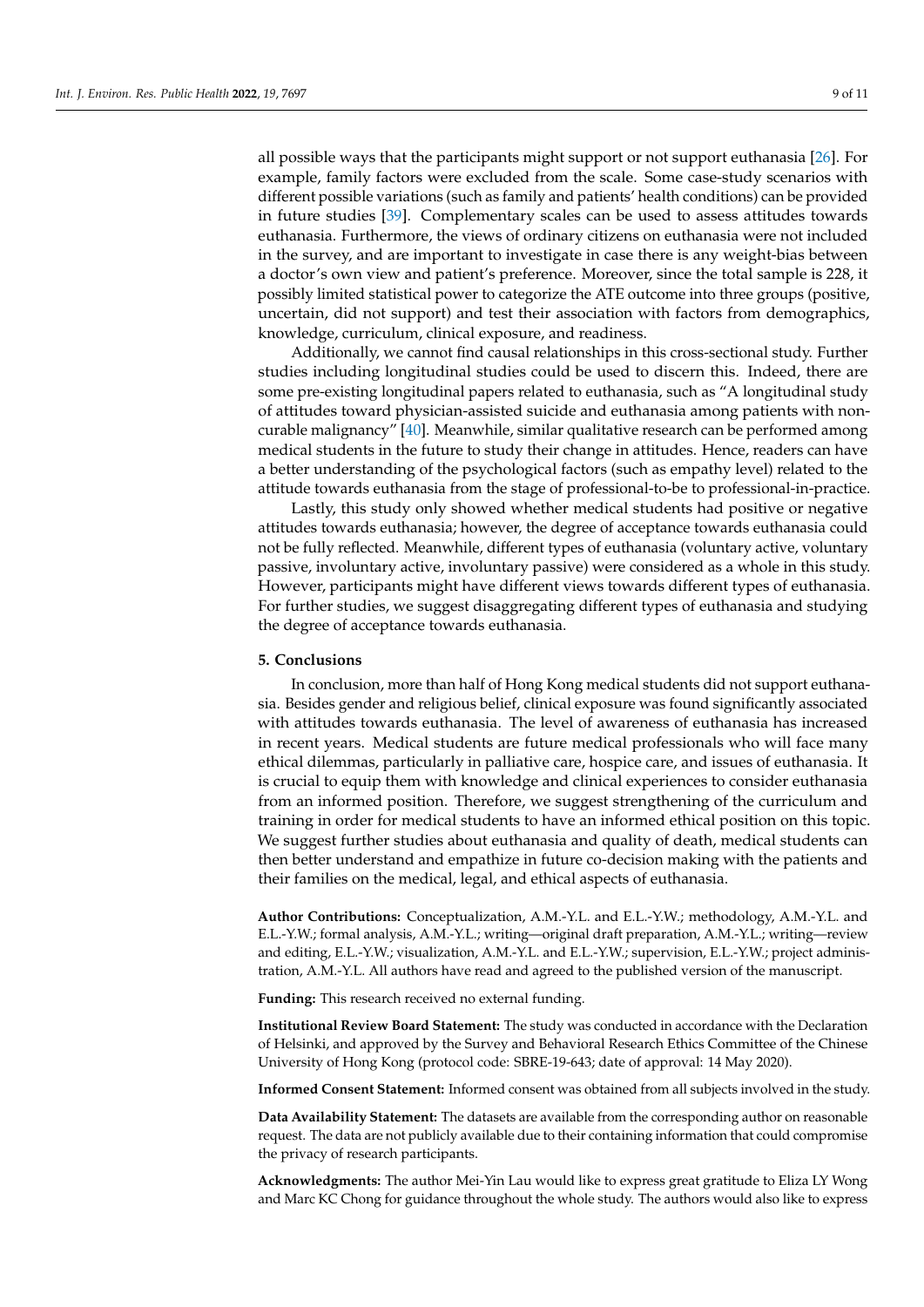appreciation for Annie WL Cheung for her support with the data analysis and table presentation. The financial support of the Centre for Health Systems and Policy Research is from The Tung's Foundation.

**Conflicts of Interest:** ELY Wong is the one of the guest editors of IJERPH.

## **References**

- <span id="page-9-0"></span>1. Euthanasia—Relevance in Indian Context. Available online: [http://apiindia.org/wp-content/uploads/pdf/pg\\_med\\_2008](http://apiindia.org/wp-content/uploads/pdf/pg_med_2008/Chapter-02.pdf) [/Chapter-02.pdf](http://apiindia.org/wp-content/uploads/pdf/pg_med_2008/Chapter-02.pdf) (accessed on 10 April 2020).
- <span id="page-9-1"></span>2. BBC. What Is Euthanasia. Available online: <http://www.bbc.co.uk/ethics/euthanasia/overview/introduction.shtml> (accessed on 10 April 2020).
- <span id="page-9-2"></span>3. Math, S.B.; Chaturvedi, S.K. Euthanasia: Right to life vs right to die. *Indian J. Med. Res.* **2012**, *136*, 899–902. [\[PubMed\]](http://www.ncbi.nlm.nih.gov/pubmed/23391785)
- <span id="page-9-3"></span>4. Britannica. Euthanasia. Available online: <https://www.britannica.com/topic/euthanasia> (accessed on 10 April 2020).
- <span id="page-9-4"></span>5. Hurst, S.A.; Mauron, A. Assisted suicide and euthanasia in Switzerland: Allowing a role for non-physicians. *BMJ* **2003**, *326*, 271–273. [\[CrossRef\]](http://doi.org/10.1136/bmj.326.7383.271) [\[PubMed\]](http://www.ncbi.nlm.nih.gov/pubmed/12560284)
- <span id="page-9-5"></span>6. The Week. Countries Where Euthanasia Is Legal. Available online: [https://www.theweek.co.uk/102978/countries-where](https://www.theweek.co.uk/102978/countries-where-euthanasia-is-legal)[euthanasia-is-legal](https://www.theweek.co.uk/102978/countries-where-euthanasia-is-legal) (accessed on 10 April 2020).
- <span id="page-9-6"></span>7. ProCon.org. Euthanasia & Physician-Assisted Suicide (PAS) around the World. Available online: [https://euthanasia.procon.org/](https://euthanasia.procon.org/euthanasia-physician-assisted-suicide-pas-around-the-world/) [euthanasia-physician-assisted-suicide-pas-around-the-world/](https://euthanasia.procon.org/euthanasia-physician-assisted-suicide-pas-around-the-world/) (accessed on 10 April 2020).
- <span id="page-9-7"></span>8. Tsang, E.; Ng, K.C. Pro-euthanasia quadriplegic Ah Bun dies aged 43. *South China Morning Post*. 9 December 2012. Available online: <https://www.scmp.com/news/hong-kong/article/1101412/pro-euthanasia-quadriplegic-ah-bun-dies-aged-43> (accessed on 13 April 2022).
- <span id="page-9-8"></span>9. Hospital Authority. HA Guidelines on Life-Sustaining Treatment in the Terminally Ill. Available online: [https://www.ha.org.hk/](https://www.ha.org.hk/haho/ho/psrm/LSTEng.pdf) [haho/ho/psrm/LSTEng.pdf](https://www.ha.org.hk/haho/ho/psrm/LSTEng.pdf) (accessed on 10 April 2020).
- <span id="page-9-9"></span>10. Lam, R.C.; Chien, W.T. Attitudes of acutely ill patients towards euthanasia in Hong Kong. *Open Nurs. J.* **2007**, *1*, 1–5. [\[CrossRef\]](http://doi.org/10.2174/1874434600701010001) [\[PubMed\]](http://www.ncbi.nlm.nih.gov/pubmed/19319212)
- <span id="page-9-10"></span>11. Meyer, R. The Cost of Keeping the Terminally Ill Alive. Available online: [https://www.kevinmd.com/blog/2010/12/cost](https://www.kevinmd.com/blog/2010/12/cost-keeping-terminally-ill-alive.html)[keeping-terminally-ill-alive.html](https://www.kevinmd.com/blog/2010/12/cost-keeping-terminally-ill-alive.html) (accessed on 10 April 2020).
- <span id="page-9-11"></span>12. Hessing, D.J.; Blad, J.R.; Pieterman, R. Practical reasons and reasonable practice: The case of euthanasia in The Netherlands. *J. Soc. Issues* **1996**, *52*, 149–168. [\[CrossRef\]](http://doi.org/10.1111/j.1540-4560.1996.tb01573.x) [\[PubMed\]](http://www.ncbi.nlm.nih.gov/pubmed/15156868)
- <span id="page-9-12"></span>13. Cicirelli, V.G. Relationship of psychosocial and background variables to older adults' end-of-life decisions. *Psychol. Aging* **1997**, *12*, 72–83. [\[CrossRef\]](http://doi.org/10.1037/0882-7974.12.1.72)
- <span id="page-9-13"></span>14. BBC. Religion and Euthanasia. Available online: <http://www.bbc.co.uk/ethics/euthanasia/religion/religion.shtml> (accessed on 10 April 2020).
- <span id="page-9-14"></span>15. Glebocka, A. Psychological Determinants of Attitude Toward Euthanasia: A Comparative Study of Female Nurses and Female Nonmedical Professionals. *Adv. Exp. Med. Biol.* **2018**, *1096*, 93–103. [\[CrossRef\]](http://doi.org/10.1007/5584_2018_191) [\[PubMed\]](http://www.ncbi.nlm.nih.gov/pubmed/29594741)
- <span id="page-9-15"></span>16. Stolz, E.; Grossschadl, F.; Mayerl, H.; Rasky, E.; Freidl, W. Determinants of acceptance of end-of-life interventions: A comparison between withdrawing life-prolonging treatment and euthanasia in Austria. *BMC Med. Ethics* **2015**, *16*, 81. [\[CrossRef\]](http://doi.org/10.1186/s12910-015-0076-y)
- <span id="page-9-16"></span>17. Bator, E.X.; Philpott, B.; Costa, A.P. This moral coil: A cross-sectional survey of Canadian medical student attitudes toward medical assistance in dying. *BMC Med. Ethics* **2017**, *18*, 58. [\[CrossRef\]](http://doi.org/10.1186/s12910-017-0218-5)
- <span id="page-9-17"></span>18. Karlsson, M.; Strang, P.; Milberg, A. Attitudes toward euthanasia among Swedish medical students. *Palliat. Med.* **2007**, *21*, 615–622. [\[CrossRef\]](http://doi.org/10.1177/0269216307081940)
- <span id="page-9-18"></span>19. Jacobs, R.K.; Hendricks, M. Medical students' perspectives on euthanasia and physician-assisted suicide and their views on legalising these practices in South Africa. *S. Afr. Med. J.* **2018**, *108*, 484–489. [\[CrossRef\]](http://doi.org/10.7196/SAMJ.2018.v108i6.13089)
- <span id="page-9-19"></span>20. Gutierrez Castillo, A.; Gutierrez Castillo, J. Active and Passive Euthanasia: Current Opinion of Mexican Medical Students. *Cureus* **2018**, *10*, e3047. [\[CrossRef\]](http://doi.org/10.7759/cureus.3047) [\[PubMed\]](http://www.ncbi.nlm.nih.gov/pubmed/30263878)
- <span id="page-9-20"></span>21. Herath, H.M.M.T.B.; Wijayawardhana, K.W.S.M.; Wickramarachchi, U.I.; Rodrigo, C. Attitudes on euthanasia among medical students and doctors in Sri Lanka: A cross sectional study. *BMC Med. Ethics* **2021**, *22*, 162. [\[CrossRef\]](http://doi.org/10.1186/s12910-021-00731-2) [\[PubMed\]](http://www.ncbi.nlm.nih.gov/pubmed/34876119)
- <span id="page-9-21"></span>22. Chong, A.M.; Fok, S.Y. Attitudes toward euthanasia in Hong Kong—A comparison between physicians and the general public. *Death Stud.* **2005**, *29*, 29–54. [\[CrossRef\]](http://doi.org/10.1080/07481180590519769) [\[PubMed\]](http://www.ncbi.nlm.nih.gov/pubmed/15726742)
- <span id="page-9-22"></span>23. The University of Hong Kong. HKU Medicine. Available online: [https://www.themedicportal.com/application-guide/studying](https://www.themedicportal.com/application-guide/studying-medicine-in-hong-kong/hku-medicine/)[medicine-in-hong-kong/hku-medicine/](https://www.themedicportal.com/application-guide/studying-medicine-in-hong-kong/hku-medicine/) (accessed on 10 April 2020).
- <span id="page-9-23"></span>24. The Chinese University of Hong Kong. About MBChB. Available online: [https://www.med.cuhk.edu.hk/undergraduate/](https://www.med.cuhk.edu.hk/undergraduate/mbchb-and-gps/curriculum) [mbchb-and-gps/curriculum](https://www.med.cuhk.edu.hk/undergraduate/mbchb-and-gps/curriculum) (accessed on 10 April 2020).
- <span id="page-9-24"></span>25. Kwok, L.Y. The number of medical undergraduate places have increased sharply. *U-Beat Magazine*, 11 April 2019; Volume 141.
- <span id="page-9-25"></span>26. Adchalingam, K.; Kong, W.H.; Zakiah, M.A.; Zaini, M.; Wong, Y.L.; Lang, C.C. Attitudes of medical students towards euthanasia in a multicultural setting. *Med. J. Malays.* **2005**, *60*, 46–49.
- <span id="page-9-26"></span>27. Hassan, W.; Ahmad, F.; Malik, A.; Ali, S. Knowledge and attitude regarding euthanasia among medical students in the public and private medical schools of Karachi. *J. Pak. Med. Assoc.* **2013**, *63*, 295–299.
- <span id="page-9-27"></span>28. Wasserman, J.; Clair, J.M.; Ritchey, F.J. A scale to assess attitudes toward euthanasia. *Omega (Westport)* **2005**, *51*, 229–237. [\[CrossRef\]](http://doi.org/10.2190/FGHE-YXHX-QJEA-MTM0)